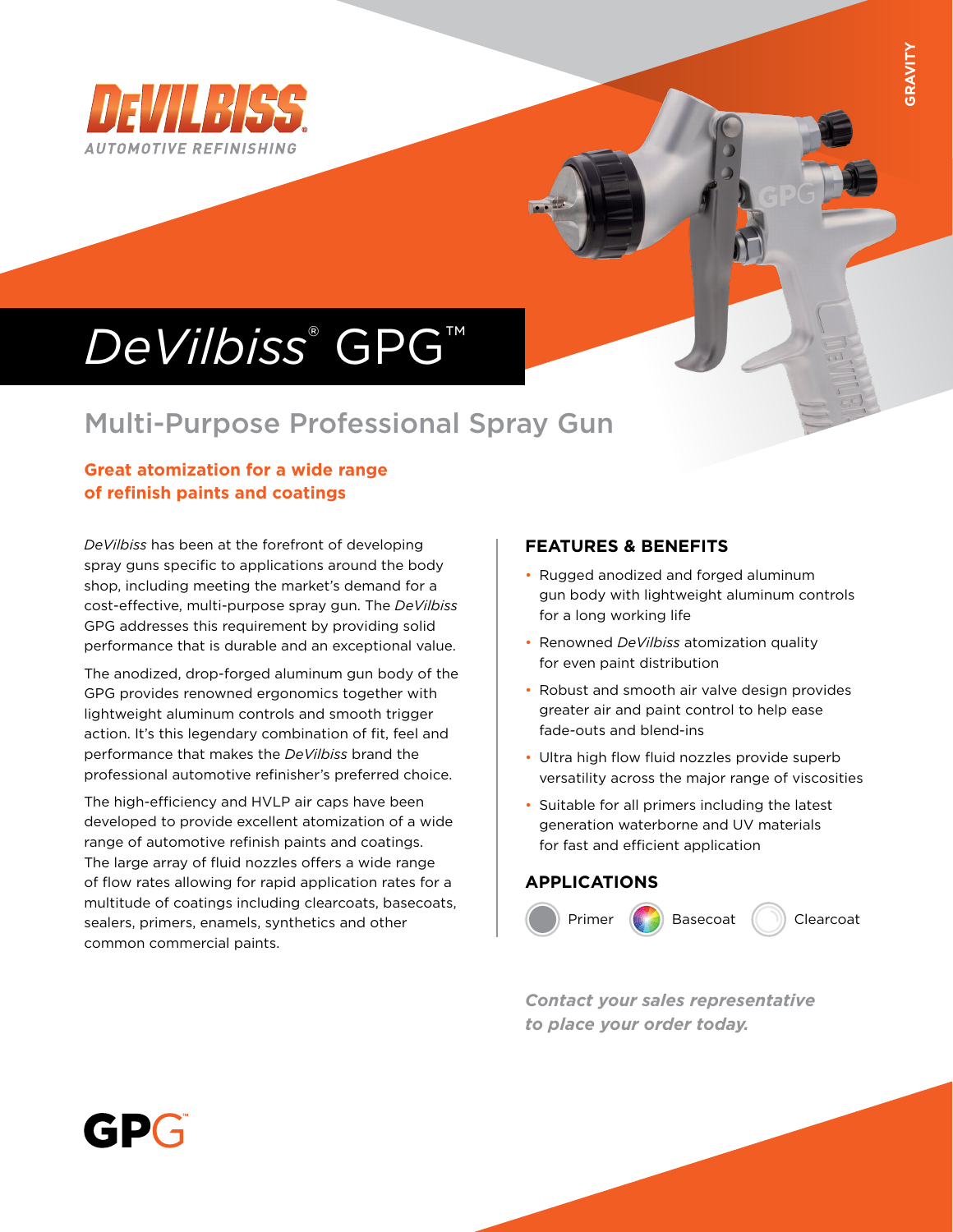## GPG

#### **Specifications**

| Weight (gun only)                                   | 500g                              |
|-----------------------------------------------------|-----------------------------------|
| <b>Gun Body</b>                                     | <b>Anodized Aluminum</b>          |
| <b>Air Cap</b>                                      | <b>Plated Brass</b>               |
| <b>Air Cap Retaining</b><br><b>Ring &amp; Knobs</b> | <b>Black Anodized</b><br>Aluminum |
| <b>Fluid Nozzle</b>                                 | <b>Stainless Steel</b>            |
| <b>Fluid Needle</b>                                 | <b>Stainless Steel</b>            |
| <b>Air Inlet Thread</b>                             | 1/4" Universal                    |
| <b>Service Bulletin</b>                             | SB-F-2-995                        |
|                                                     |                                   |

#### **Top Assembly Part Numbers**

| Part<br><b>Number</b> | <b>Description</b>                                         | Air Cap                          | <b>Nozzle Size</b>                 | <b>Material</b><br>Cup | Gauge          |
|-----------------------|------------------------------------------------------------|----------------------------------|------------------------------------|------------------------|----------------|
| 905016                | GPG Gravity HVLP Gun Kit                                   | GPG <sub>2</sub>                 | 1.3mm, 1.4mm,<br>1.5mm             | 900ml,<br>Aluminum     | HAV-501        |
| 905012                | GPG Gravity HVLP Gun Kit                                   | GPG <sub>2</sub>                 | 1.3mm, 1.5mm,<br>1.8 <sub>mm</sub> | 900ml,<br>Aluminum     | <b>HAV-501</b> |
| 905013                | <b>GPG Gravity HVLP Gun Kit</b>                            | GPG2                             | 1.3mm, 1.5mm,<br>1.8 <sub>mm</sub> | 560ml.<br>Acetal       | <b>HAV-501</b> |
| 905014                | GPG Gravity HVLP Gun Kit                                   | GPG <sub>2</sub>                 | 1.8mm, 2.2mm                       | 900ml,<br>Aluminum     |                |
| 905015                | <b>GPG Gravity High Efficiency</b><br>Gun Kit              | 7E7                              | 1.2mm, 1.3mm,<br>1.4 <sub>mm</sub> | 900ml.<br>Aluminum     | <b>HAV-501</b> |
| 905019                | <b>GPG Gravity High Efficiency</b><br>Gun Kit              | 7E7                              | $1.3$ mm, $1.4$ mm                 |                        | <b>HAV-555</b> |
| 905020                | <b>GPG Gravity High Efficiency</b><br>Gun Kit              | 7E7                              | $1.3$ mm, $1.4$ mm                 | 900ml.<br>Aluminum     | <b>HAV-555</b> |
| 905021                | <b>GPG Gravity High Efficiency</b><br>Gun Kit              | 7E7                              | 1.2mm, 1.3mm                       |                        | <b>HAV-555</b> |
| 905022                | <b>GPG Gravity High Efficiency</b><br>Gun Kit              | 7E7                              | 1.2mm, 1.3mm                       | 900ml.<br>Aluminum     | <b>HAV-555</b> |
| 905026                | GPG Gravity HVLP & High<br><b>Efficiency Gun Kit</b>       | <b>PR10 &amp;</b><br><b>PR30</b> | 1.4mm, 1.6mm                       | 900ml,<br>Aluminum     |                |
| 905027                | GPG Gravity HVLP & High<br><b>Efficiency Gun Kit</b>       | <b>PR10 &amp;</b><br><b>PR30</b> | 1.8mm, 2.0mm                       | 900ml.<br>Aluminum     |                |
| 905028                | GPG Gravity HVLP & High<br><b>Efficiency Gun Kit</b>       | <b>PR10 &amp;</b><br><b>PR30</b> | 2.5mm                              | 900ml,<br>Aluminum     |                |
| 905036                | GPG Gravity HVLP & High<br>Efficiency UV Primer<br>Gun Kit | <b>PR10 &amp;</b><br><b>PR30</b> | <b>UV1. UV2</b>                    | 560ml.<br>UV Cup       |                |



#### **Air Cap Offerings**

| Air Cap          | <b>Atomization Type</b> | <b>Applications</b>      | Recommended<br><b>Inlet Pressures</b> |             | <b>Max Air</b><br>Consumption |             | <b>Fan Pattern Size</b> |         | <b>Nozzle Sizes</b>             |  |
|------------------|-------------------------|--------------------------|---------------------------------------|-------------|-------------------------------|-------------|-------------------------|---------|---------------------------------|--|
|                  |                         |                          | PSI                                   | <b>BAR</b>  | <b>SCFM</b>                   | <b>SLPM</b> | in.                     | mm      |                                 |  |
| Multi-purpose    |                         |                          |                                       |             |                               |             |                         |         |                                 |  |
| <b>7E7</b>       | <b>High Efficiency</b>  | Basecoats,<br>Clearcoats | $16 - 22$                             | $1.1 - 1.5$ | 10.8                          | 305         | $9.5 - 10.5$            | 240-265 | $1.2$ mm- $1.4$ mm              |  |
| GPG <sub>2</sub> | <b>HVLP</b>             | Basecoats,<br>Clearcoats | $22 - 26$                             | $1.5 - 1.8$ | 15.9                          | 450         | $11.5 - 12.0$           | 290-310 | $1.2$ mm $-2.2$ mm              |  |
| <b>C86</b>       | Conventional            | Basecoats,<br>Clearcoats | $29 - 44$                             | $2.0 - 3.0$ | 10.6                          | 300         | $10.5 - 11.5$           | 270-290 | $1.4$ mm- $1.8$ mm              |  |
| C30              | Conventional            | Basecoats,<br>Clearcoats | 29-58                                 | $2.0 - 4.0$ | 10.8                          | 305         | $9.5 - 10.5$            | 240-270 | $1.4$ mm $-1.8$ mm              |  |
| <b>Primers</b>   |                         |                          |                                       |             |                               |             |                         |         |                                 |  |
| <b>PR10</b>      | <b>High Efficiency</b>  | Primers                  | $26 - 29$                             | $1.8 - 2.0$ | 12.0                          | 340         | 10.5-12.0               | 265-305 | 1.4mm-2.5mm,<br><b>UV1, UV2</b> |  |
| <b>PR30</b>      | <b>HVLP</b>             | <b>Primers</b>           | $17 - 21$                             | $1.2 - 1.4$ | 16.0                          | 450         | $11.0 - 13.0$           | 280-330 | 1.4mm-2.5mm,<br><b>UV1, UV2</b> |  |

Refer to *autorefinishdevilbiss.com* for a complete listing of approved areas and requirements for regulatory compliance.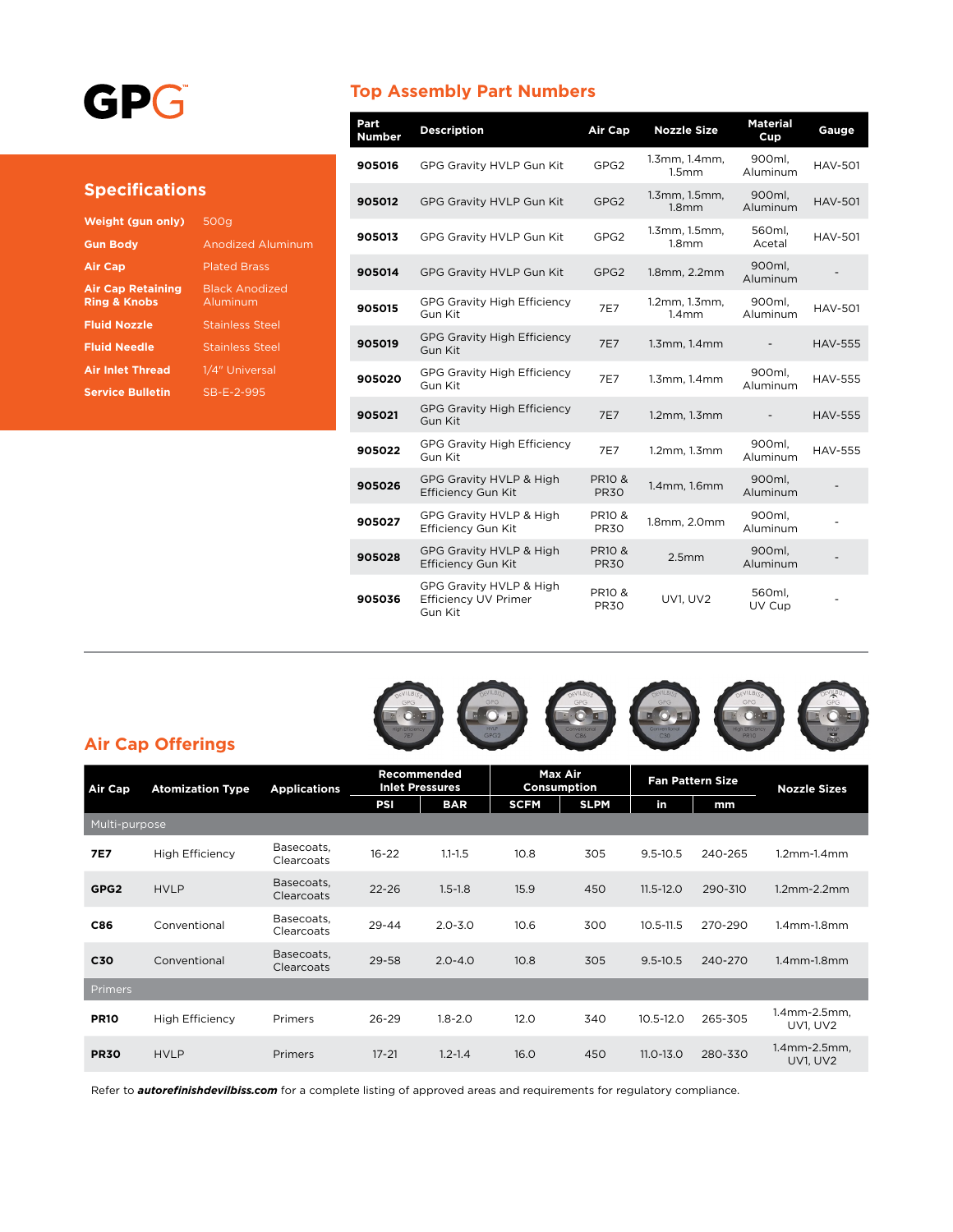#### **Table 1: Parts & Accessories**

#### *DeVilbiss***® GPG Exploded Reference Legend**

| Part Number                          | <b>Description</b>                                          | Reference               | <b>Part Number</b>       | <b>Description</b>                                                                | QTY                 |
|--------------------------------------|-------------------------------------------------------------|-------------------------|--------------------------|-----------------------------------------------------------------------------------|---------------------|
| 905226                               | 7E7 Air Cap Assembly with Retaining Ring                    | 1                       | 905329                   | Retaining Ring Sub Assembly                                                       | $\mathbf{1}$        |
| 905230                               | GPG2 Air Cap Assembly with Retaining Ring                   | $\overline{\mathbf{2}}$ | 905208                   | Spring Clip (kit of 5)                                                            | $\mathbf{1}$        |
| 905228                               | C86 Air Cap Assembly with Retaining Ring                    | 3                       | See Table 1              | Air Cap & Retaining Ring                                                          | $\mathbf{1}$        |
| 905227                               | C30 Air Cap Assembly with Retaining Ring                    | 4                       | See Table 1              | Fluid Nozzle                                                                      | $\mathbf{1}$        |
| 905209                               | PR10 Air Cap Assembly with Retaining Ring                   | 5                       | 905297                   | <b>Baffle Plate</b>                                                               | 1                   |
| 905210                               | PR30 Air Cap Assembly with Retaining Ring                   | $6*$                    | 905287                   | Gasket (kit of 2)                                                                 | $\mathbf{1}$        |
| 905281                               | Spray Gun Repair Kit<br>(Includes seals, packing & springs) | $\overline{ }$          | 905286                   | Spray Head Kit                                                                    | 1                   |
| 905206                               | Seal & Pin Kit                                              | $8*$                    | $\sim$                   | Body Bushing Seal                                                                 | $\mathbf{1}$        |
|                                      | HAV-555 - Air Inlet Adjustment Valve                        | 9                       | 905300                   | Body Bushing & Seal                                                               | 1                   |
| 803291                               | with Digital Readout                                        | 10                      | See Table 1              | Fluid Needle                                                                      | $\mathbf{1}$        |
| 180089                               | HAV-511 - Air Inlet Adjustment Valve                        | $11*$                   | $\overline{\phantom{a}}$ | Needle Spring                                                                     | 1                   |
|                                      | with Analog Readout                                         | $12*$                   |                          | Spring Pad                                                                        | $\mathbf{1}$        |
| 905204                               | Acetal Gravity Cup - 560ml                                  | 13                      | 905327                   | Fluid Adjusting Knob,                                                             | 1                   |
| 702576                               | Aluminum Gravity Cup - 900ml                                |                         |                          | Spring & Pad Kit                                                                  |                     |
| 802200                               | DPC-43 - DeKups' Adaptor                                    | $14**$<br>$15***$       |                          | Circlip (kit of 5)                                                                | $\overline{2}$<br>2 |
| 803750                               | SNF-43 - SNAP N FLOW™ Adaptor                               |                         |                          | O Ring                                                                            |                     |
|                                      | Multi-Purpose HVLP Setup Components (GPG2 Air Cap)          | $16**$                  |                          | Spreader Valve Pin                                                                | $\overline{2}$      |
| 905259                               | 1.2mm HE/HVLP Fluid Nozzle                                  | 17                      | 905328                   | Spreader Valve Assembly                                                           | $\mathbf{1}$        |
| 905260                               | 1.3mm HE/HVLP Fluid Nozzle                                  | $18*$                   | 905294                   | Packing, Spring & Packing<br>Nut Kit                                              | 1                   |
| 905261                               | 1.4mm HE/HVLP Fluid Nozzle                                  | 19                      | 905290                   | Air Valve Seal                                                                    | 1                   |
| 905263                               | 1.6mm HE/HVLP Fluid Nozzle                                  | 20                      | 905293                   | Air Valve Assembly                                                                | $\mathbf{1}$        |
| 905264                               | 1.8mm HE/HVLP Fluid Nozzle                                  | $21*$                   |                          | <b>Trigger Screw</b>                                                              | 1                   |
| 905265                               | 2.0mm HE/HVLP Fluid Nozzle                                  | $22*$                   |                          | <b>Trigger Stud</b>                                                               | $\mathbf{1}$        |
| 905331                               | 2.2mm HE/HVLP Fluid Nozzle                                  | 23                      | 905288                   | Trigger, Stud & Screw Kit                                                         | $\mathbf{1}$        |
| 905267                               | Multi-Purpose Fluid Needle for<br>1.2, 1.3 & 1.4mm Nozzles  | 24                      | 905295                   | Stud & Screw Kit (kit of 5)                                                       | $\mathbf{1}$        |
| 905268                               | Multi-Purpose Fluid Needle for 1.6 & 1.8mm Nozzles          | 25                      | 905305                   | Air Inlet                                                                         | 1                   |
| 905269                               | Multi-Purpose Fluid Needle for 2.0 & 2.2mm Nozzles          | 26                      | 905289                   | Color ID Ring Kit (4 colors)                                                      | $\mathbf{1}$        |
|                                      | Multi-Purpose Conventional Setup Components                 | 27                      | 905277                   | <b>Airflow Valve</b>                                                              | 1                   |
|                                      | (C86 & C30 Air Caps)                                        | 28                      | 905200                   | Circlip (kit of 5)                                                                | $\mathbf{1}$        |
| 905223                               | 1.4mm Conventional Fluid Nozzle                             |                         |                          |                                                                                   |                     |
| 905224                               | 1.6mm Conventional Fluid Nozzle                             |                         |                          | * 905281 - Spray Gun Repair Kit contains all the parts indicated with an asterisk |                     |
| 905225                               | 1.8mm Conventional Fluid Nozzle                             |                         |                          | † 905206 - Seal & Pin Kit, kit of 5 (Items 14, 15, & 16)                          |                     |
| 905267                               | Multi-Purpose Fluid Needle for 1.4mm Nozzle                 |                         |                          |                                                                                   |                     |
| 905268                               | Multi-Purpose Fluid Needle for 1.6 & 1.8mm Nozzles          |                         |                          |                                                                                   |                     |
|                                      | Primer Setup Components (PR10 & PR30)                       |                         |                          | `S)                                                                               |                     |
| 905213                               | 1.4mm Primer Fluid Nozzle                                   |                         |                          |                                                                                   |                     |
| 905214                               | 1.6mm Primer Fluid Nozzle                                   |                         |                          |                                                                                   |                     |
| 905215                               | 1.8mm Primer Fluid Nozzle                                   |                         |                          |                                                                                   |                     |
| 905216                               | 2.0mm Primer Fluid Nozzle                                   |                         | Q                        |                                                                                   |                     |
| 905217                               | 2.5mm Primer Fluid Nozzle                                   |                         |                          |                                                                                   |                     |
|                                      |                                                             |                         |                          |                                                                                   |                     |
|                                      | Primer Fluid Needle                                         |                         |                          |                                                                                   |                     |
|                                      | UV1 Primer Fluid Nozzle                                     |                         |                          |                                                                                   |                     |
|                                      | UV2 Primer Fluid Nozzle                                     |                         |                          | 19                                                                                |                     |
| 905218<br>905211<br>905212<br>905219 | UV Primer Fluid Needle                                      |                         |                          |                                                                                   |                     |
| 905205                               | UV Gravity Cup - 560ml                                      |                         |                          | $^{20}$                                                                           |                     |
| <b>PRO-46-K3</b>                     | Protective Air Cap Cover for UV Materials (kit of 3)        |                         |                          |                                                                                   |                     |

*For a full detail exploded view, please reference the GPG service bulletin SB-E-2-995*  $-(23)$